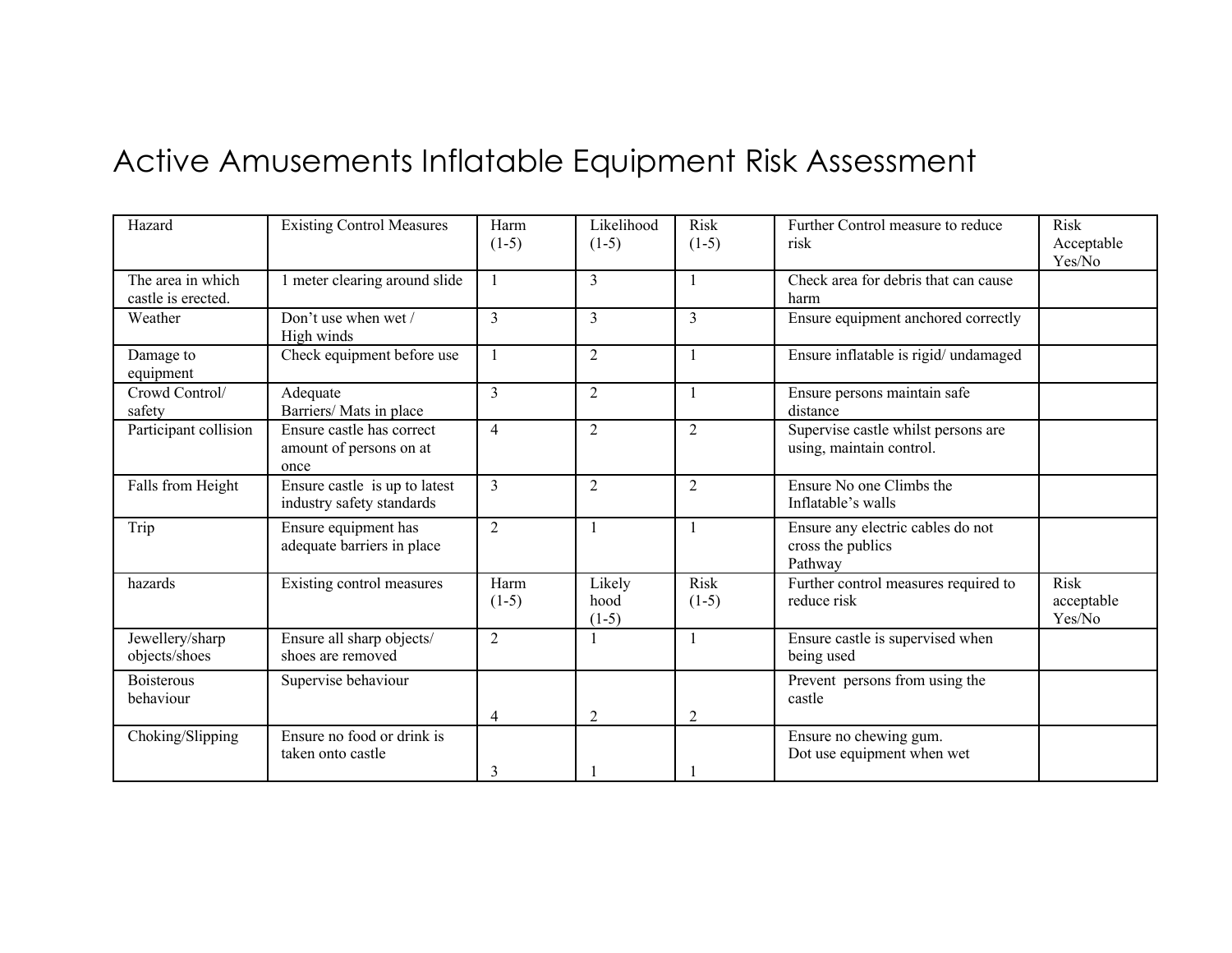## Inflatable Slide Risk Assessment

| Hazard                              | <b>Existing Control Measures</b>                          | Harm<br>$(1-5)$ | Likelihood<br>$(1-5)$ | Risk<br>$(1-5)$ | Further Control measure to reduce<br>risk                         | <b>Risk</b><br>Acceptable<br>Yes/No |
|-------------------------------------|-----------------------------------------------------------|-----------------|-----------------------|-----------------|-------------------------------------------------------------------|-------------------------------------|
| The area<br>equipment<br>Is erected | 1 meter clearing around slide                             | $\mathbf{1}$    | $\overline{3}$        |                 | Check area for debris that can cause<br>harm                      |                                     |
| Weather                             | Don't use when wet /<br>High winds                        | $\overline{3}$  | $\overline{3}$        | 3               | Ensure equipment anchored                                         |                                     |
| Damage to<br>equipment              | Check equipment before use                                |                 | 2                     |                 | Ensure inflatable is rigid                                        |                                     |
| Crowd Control/<br>safety            | Adequate<br>Barriers/ Mats in place                       | $\mathcal{E}$   | $\overline{2}$        |                 | Ensure persons exit slide correctly                               |                                     |
| Participant<br>collision            | Ensure no more than 2<br>people on the platform           | $\overline{4}$  | $\overline{2}$        | $\overline{2}$  | No holding hands/ensure persons<br>are adequate distances apart   |                                     |
| Falls from Height                   | Ensure slide is up to latest<br>industry safety standards | 5               | $\overline{2}$        | $\overline{2}$  | Ensure No one Climbs the<br>Inflatable's walls                    |                                     |
| Trip                                | Ensure equipment has<br>adequate barriers in place        | $\overline{2}$  |                       |                 | Ensure any electric cables do not<br>cross the publics<br>Pathway |                                     |